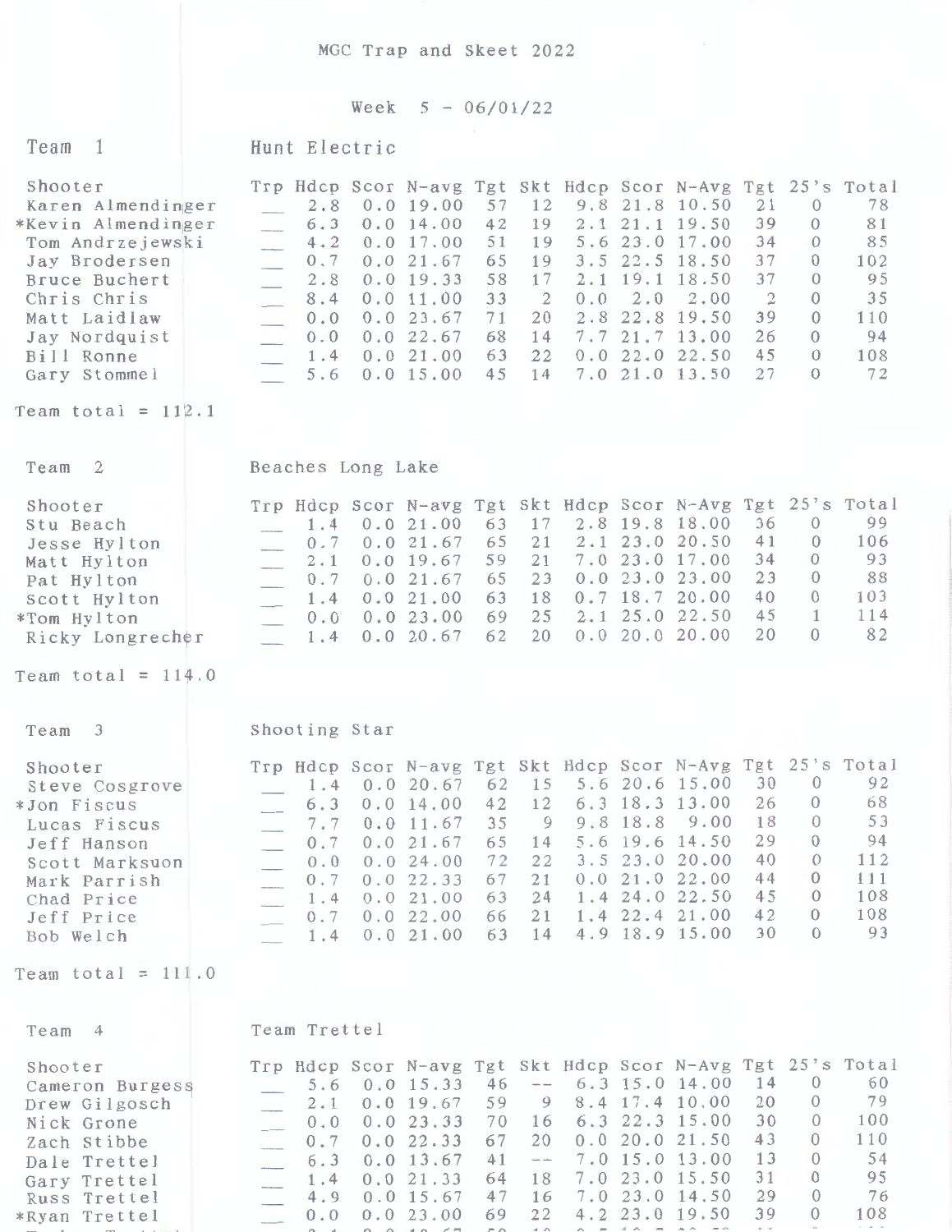Team total =  $111.3$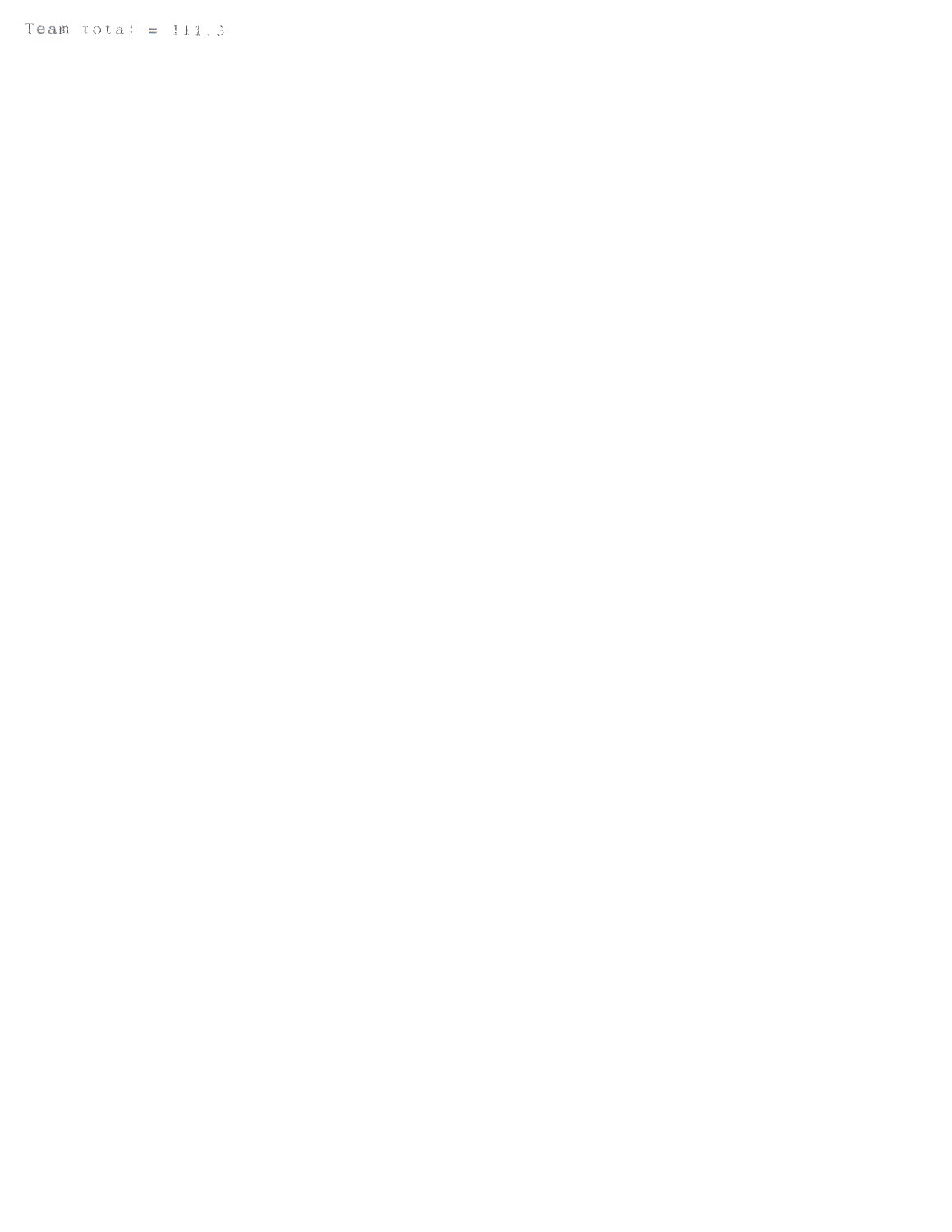MGC Trap and Skeet 2022

## Week  $5 - 06/01/22$

| Team 5                                                                                                                                                                                                               | North Country Tire                                                                                            |                                                                                                                                                                                          |                                                                                                                     |                                                                                                                                                                                                                                            |                                                                                                                                                                                                                                                                                                                         |
|----------------------------------------------------------------------------------------------------------------------------------------------------------------------------------------------------------------------|---------------------------------------------------------------------------------------------------------------|------------------------------------------------------------------------------------------------------------------------------------------------------------------------------------------|---------------------------------------------------------------------------------------------------------------------|--------------------------------------------------------------------------------------------------------------------------------------------------------------------------------------------------------------------------------------------|-------------------------------------------------------------------------------------------------------------------------------------------------------------------------------------------------------------------------------------------------------------------------------------------------------------------------|
| Shooter<br>Jarrod Baadsgaard<br>*John Baadsgaard<br>Tianna Baadsgaard<br>Caroline Cunningham<br>Jason Gray<br>Dylan Kleinsasser<br>Brian Norman<br>Nick Peterson<br>Chad Ramsey<br>Jim Riley<br>Team total = $100.7$ | 3.5<br>1.4<br>2.8<br>6.3<br>1.4<br>4.2<br>0.0<br>2.8<br>3.5<br>3.5                                            | 54<br>0.018.00<br>0.021.00<br>63<br>57<br>0.019.00<br>0.0 13.67<br>41<br>0.0 20.67<br>62<br>0.017.00<br>51<br>0.023.00<br>69<br>57<br>0.019.00<br>53<br>$0.0$ 17.67<br>$0.0$ 17.67<br>53 | 17<br>18<br>6 13.3 19.3<br>11.9 19.9<br>8<br>14<br>14<br>13<br>9<br>$-\,-$<br>16                                    | 4.2 21.2 17.00<br>4.2 22.2 17.50<br>5.00<br>7.00<br>$3.5$ 17.5<br>16.00<br>2.8 16.8 16.50<br>4.9 17.9 14.50<br>9.1 18.1<br>9.50<br>4.9 15.0 16.00<br>2.1 18.1 18.00                                                                        | Trp Hdcp Scor N-avg Tgt Skt Hdcp Scor N-Avg Tgt 25's Total<br>34<br>88<br>$\theta$<br>35<br>98<br>$\Omega$<br>67<br>10<br>$\Omega$<br>55<br>14<br>$\Omega$<br>32<br>$\Omega$<br>94<br>33<br>$\Omega$<br>84<br>29<br>$\Omega$<br>98<br>19<br>$\Omega$<br>76<br>16<br>69<br>$\Omega$<br>89<br>36<br>$\Omega$              |
|                                                                                                                                                                                                                      |                                                                                                               |                                                                                                                                                                                          |                                                                                                                     |                                                                                                                                                                                                                                            |                                                                                                                                                                                                                                                                                                                         |
| Team<br>6                                                                                                                                                                                                            | MBUSA                                                                                                         |                                                                                                                                                                                          |                                                                                                                     |                                                                                                                                                                                                                                            |                                                                                                                                                                                                                                                                                                                         |
| Shooter<br>Bruce Halverson<br>*Scot Hopper<br>John Huser<br>Steve Klein<br>Kody Samuelson<br>Jim Vaughn<br>Jimmy Vaughn<br>Eric Wahl                                                                                 | 0.0<br>0.0<br>0.0<br>1.4<br>0.0<br>$\overline{\phantom{a}}$<br>0.0<br>0.0<br>0.0<br>0.0<br>----<br>0.0<br>1.4 | 0.00<br>$\overline{0}$<br>20.67<br>62<br>0.024.33<br>73<br>0.00<br>$\overline{0}$<br>0.023.00<br>46<br>0.022.67<br>68<br>0.023.00<br>69<br>62<br>0.0 20.67                               | $-\,-$<br>$\sim$<br>22<br>$-\,-$<br>18<br>20<br>13<br>19                                                            | 0.015.0<br>0.00<br>0.0 15.0<br>0.00<br>0.022.0<br>23.00<br>0.0 15.0<br>0.00<br>5.623.0<br>16.50<br>4.9 23.0 18.00<br>2.8 15.8 16.00<br>$0.0$ 19.0 21.50                                                                                    | Trp Hdcp Scor N-avg Tgt Skt Hdcp Scor N-Avg Tgt 25's Total<br>$\overline{0}$<br>$\theta$<br>$\overline{0}$<br>62<br>$\theta$<br>$\theta$<br>119<br>46<br>$\Omega$<br>$\overline{0}$<br>$\overline{0}$<br>$\Omega$<br>79<br>33<br>$\Omega$<br>36<br>$\Omega$<br>104<br>32<br>101<br>$\theta$<br>105<br>43<br>$\Omega$    |
| Team total = $102.8$                                                                                                                                                                                                 |                                                                                                               |                                                                                                                                                                                          |                                                                                                                     |                                                                                                                                                                                                                                            |                                                                                                                                                                                                                                                                                                                         |
| 7<br>Team                                                                                                                                                                                                            | Last of DOM                                                                                                   |                                                                                                                                                                                          |                                                                                                                     |                                                                                                                                                                                                                                            |                                                                                                                                                                                                                                                                                                                         |
| Shooter<br>*Rich Blaido<br>Richard C Blaido<br>Mark Colombo<br>Tony Colombo<br>Carter Kraus<br>Dave Krech<br>Nathan Nathan<br>Gordon Schue<br>Kent Stepan<br>Nick Svenddal                                           | 0.0<br>9.1<br>7.0<br>4.2<br>7.0<br>2.1<br>8.4<br>3.5<br>2.1                                                   | 9.50<br>19<br>25<br>0.0 12.50<br>52<br>0.0 17.33<br>39<br>0.013.00<br>61<br>0.0 20.33<br>0.011.33<br>34<br>0.018.00<br>54<br>0.0 20.00<br>60                                             | $\overline{\phantom{m}}$<br>$ -$<br>15<br>15<br>16<br>14<br>23<br>$\overline{\phantom{m}}$ $\overline{\phantom{m}}$ | 2.1 0.0 20.33 61 16 2.8 18.8 17.50 35<br>$0.7$ 0.0 21.67 65 20 0.0 20.0 21.50 43 0<br>0.0 15.0<br>0.00<br>0.00<br>0.015.0<br>3.5 18.5 16.50<br>$7.7$ 22.7 13.50<br>$0.0$ 16.0 19.50<br>$0.0$ 14.0 18.50<br>0.023.023.00<br>0.015.0<br>0.00 | Trp Hdcp Scor N-avg Tgt Skt Hdcp Scor N-Avg Tgt 25's Total<br>$\mathbf{0}$<br>96<br>108<br>19<br>$\overline{0}$<br>$\theta$<br>25<br>$\overline{0}$<br>$\theta$<br>85<br>33<br>$\theta$<br>27<br>$\theta$<br>66<br>39<br>$\theta$<br>100<br>37<br>$\theta$<br>71<br>46<br>100<br>$\theta$<br>60<br>$\Omega$<br>$\Omega$ |
| Team total = $103.0$                                                                                                                                                                                                 |                                                                                                               |                                                                                                                                                                                          |                                                                                                                     |                                                                                                                                                                                                                                            |                                                                                                                                                                                                                                                                                                                         |
| -8<br>Team                                                                                                                                                                                                           | No Plug Thugs                                                                                                 |                                                                                                                                                                                          |                                                                                                                     |                                                                                                                                                                                                                                            |                                                                                                                                                                                                                                                                                                                         |
| Shooter<br>Mike Buckman<br>Nick Nagel<br>Dan Osborne<br>Charles Porter<br>Harrison Porter                                                                                                                            | 1.4<br>7.0<br>5.6<br>1.4<br>4.2                                                                               | 62<br>0.020.67<br>38<br>0.0 12.67<br>0.0 15.33<br>46<br>0.0 20.67<br>62<br>52<br>0.0 17.33                                                                                               | 10<br>9 11.2 20.2<br>10<br>0.0<br>$\overline{4}$                                                                    | 90.09.09.0<br>0.0 10.0 10.00<br>8.00<br>6.3 16.3 12.00<br>4.00<br>4.0                                                                                                                                                                      | Trp Hdcp Scor N-avg Tgt Skt Hdcp Scor N-Avg Tgt 25's Total<br>$\overline{9}$<br>$\theta$<br>71<br>48<br>10<br>$\mathbf{0}$<br>16<br>62<br>$\theta$<br>24<br>86<br>$\theta$<br>$\overline{4}$<br>$\theta$<br>56                                                                                                          |

Max Porter 2.1 0.0 20.33 61 15 4.9 19.9 15.50 31 0 92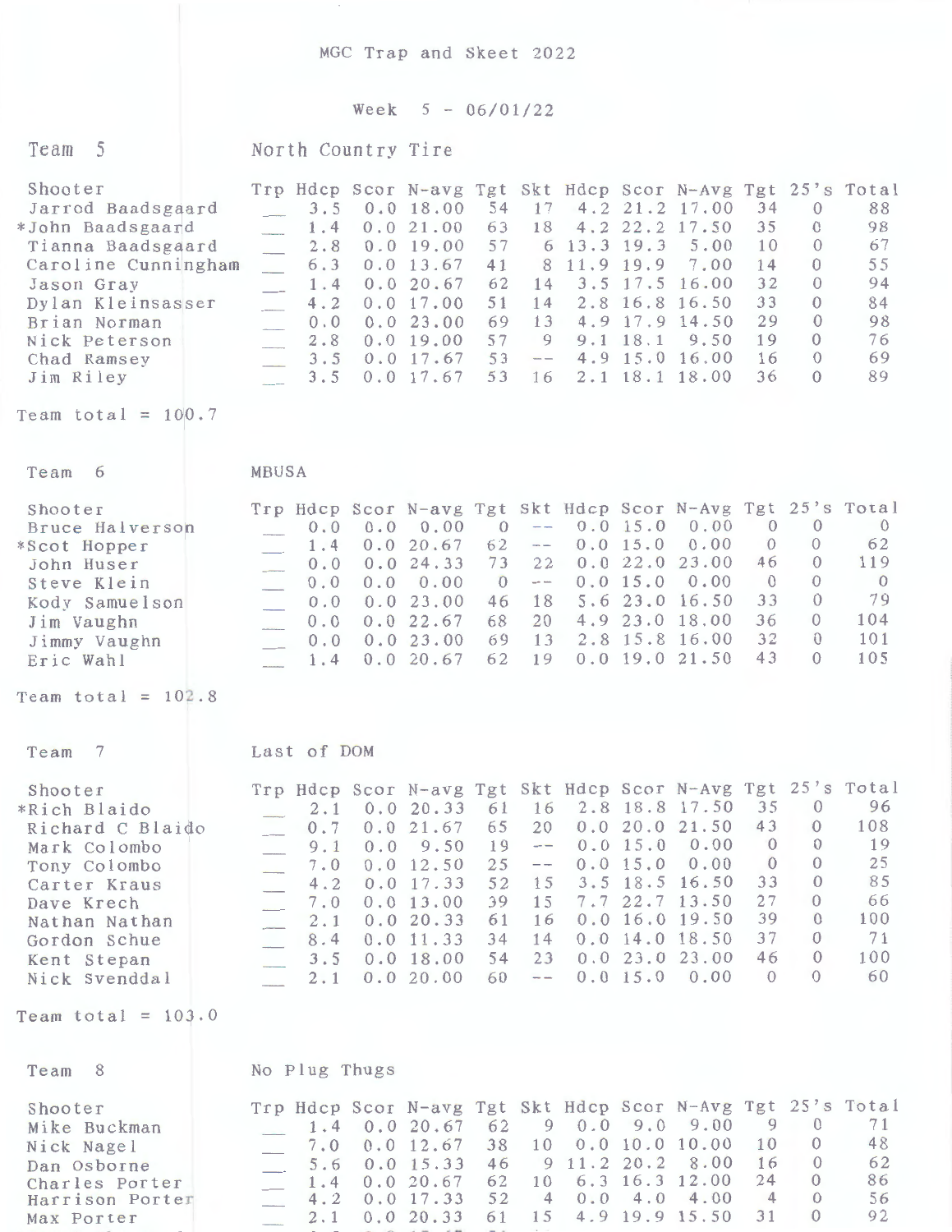Team total =  $8^\circ$ .4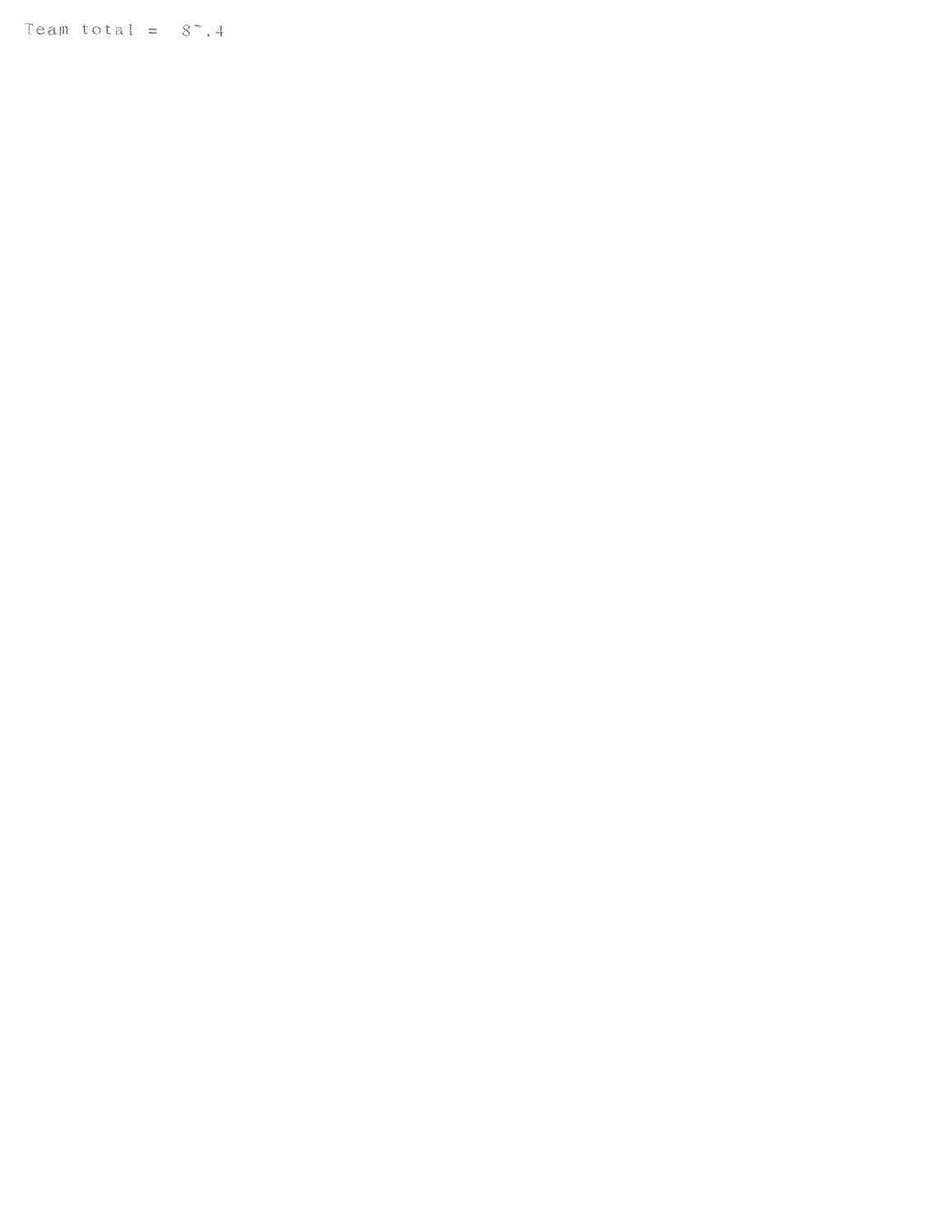MGC Trap and Skeet 2022

 $Week$  5 - 06/01/22 Pairings: 7 VS 1 4 VS 6 3 vs 8 5 VS 2 Results for 06/01/22 Score Points Total Team 1 Hunt Electric Team 3 Shooting Star Team 4 Team Trettel Team 2 Beaches Long Lake Team 7 Last of **DOM**  Team 5 North Country Tire Team 6 MBUSA Team 8 No Plug Thugs \* indicates team captain 61 Participants for week 5 No-shows: Cameron Burgess Chad Ramsey Scot Hopper Mark Colombo Nick Svenddal 112.1 2 111.0 2 111.3 2 114.0 2 103.0 0 100.7 0 102.8 0 87.4 0 Dale Trettel Bruce Halverson Steve Klein Tony Colombo 4 4 4 2 2 0 0 0

\*\*\*\* Super Shooters \*\*\*\* Tom Hylton 25 trap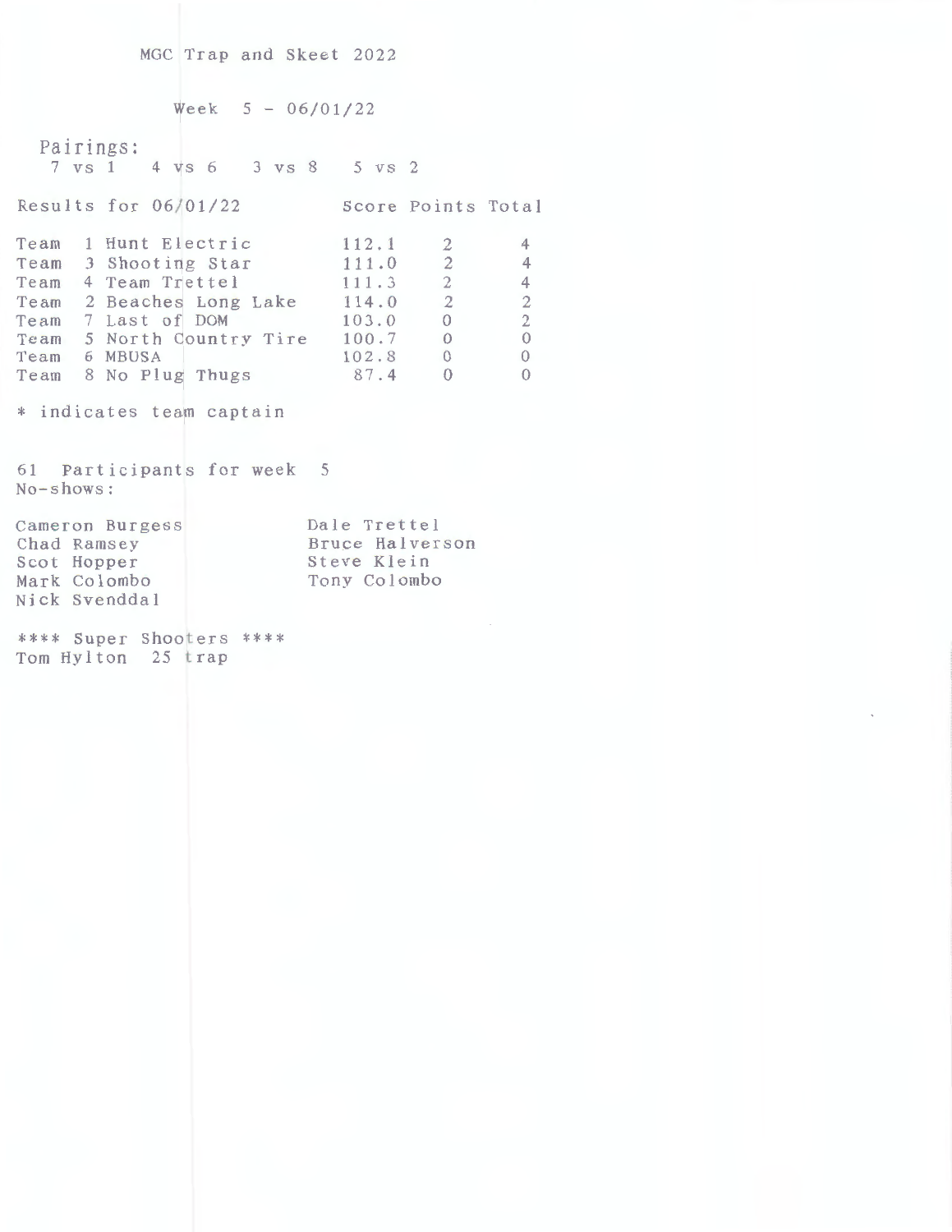## Individual Standings

| e<br>5<br>Shooting Star<br>72<br>22.40 24.00 20.00<br>112<br>40<br>Scott Marksuon<br>5<br>Shooting Star<br>22.20 22.33 22.00<br>111<br>67<br>44<br>Mark Parrish<br>5<br>22.00 23.67 19.50<br>Hunt Electric<br>110<br>71<br>39<br>Matt Laidlaw<br>5<br>Team Trettel<br>22.00 22.33 21.50<br>67<br>43<br>Zach Stibbe<br>110<br>5<br>Last of DOM<br>65<br>43<br>21.60 21.67 21.50<br>Richard C Blaido<br>108<br>5<br>Shooting Star<br>21.60 22.00 21.00<br>42<br>108<br>66<br>Jeff Price<br>5<br>21.60 21.00 22.50<br>Hunt Electric<br>63<br>45<br>108<br>Bill Ronne<br>5<br>Shooting Star<br>21.60 21.00 22.50<br>63<br>108<br>45<br>Chad Price<br>5<br>Team Trettel<br>69<br>21.60 23.00 19.50<br>108<br>39<br>1<br>Ryan Trettel<br>5<br>Beaches Long Lak<br>65<br>21.20 21.67 20.50<br>106<br>41<br>Jesse Hylton<br>e<br>5<br>MBUSA<br>62<br>21.00 20.67 21.50<br>105<br>43<br>Eric Wahl<br>5<br>20.80 22.67 18.00<br><b>MBUSA</b><br>104<br>68<br>36<br>Jim Vaughn<br>5<br>63<br>20.60 21.00 20.00<br>Beaches Long Lak<br>103<br>40<br>Scott Hylton<br>e<br>5<br>Hunt Electric<br>20.40 21.67 18.50<br>1<br>65<br>102<br>37<br>Jay Brodersen<br>5<br>20.20 23.00 16.00<br><b>MBUSA</b><br>69<br>32<br>101<br>Jimmy Vaughn<br>5<br>Last of DOM<br>20.00 18.00 23.00<br>100<br>54<br>46<br>Kent Stepan<br>5<br>Team Trettel<br>20.00 23.33 15.00<br>70<br>30<br>100<br>Nick Grone<br>5<br>Team Trettel<br>20.00 19.67 20.50<br>100<br>59<br>41<br>Tucker Trettel<br>5<br>Last of DOM<br>20.00 20.33 19.50<br>61<br>39<br>100<br>Nathan Nathan<br>5<br>19.80 21.00 18.00<br>Beaches Long Lak<br>63<br>99<br>36<br>Stu Beach<br>e<br>5<br>North Country Ti<br>19.60 23.00 14.50<br>$\mathbf{1}$<br>98<br>69<br>29<br>Brian Norman<br>re<br>North Country Ti<br>5<br>19.60 21.00 17.50<br>63<br>35<br>98<br>John Baadsgaard<br>re<br>Last of DOM<br>5<br>19.20 20.33 17.50<br>35<br>61<br>96<br>Rich Blaido<br>5<br>Team Trettel<br>19.00 21.33 15.50<br>31<br>95<br>64<br>Gary Trettel<br>5<br>Hunt Electric<br>19,00 19,33 18.50<br>95<br>58<br>37<br>Bruce Buchert<br>North Country Ti<br>5<br>18.80 20.67 16.00<br>32<br>94<br>62<br>Jason Gray<br>re<br>5<br>Shooting Star<br>18.80 21.67 14.50<br>94<br>65<br>29<br>Jeff Hanson<br>Hunt Electric<br>5<br>$\mathbf{1}$<br>18.80 22.67 13.00<br>94<br>68<br>26<br>Jay Nordquist<br>Shooting Star<br>5<br>18.60 21.00 15.00<br>93<br>63<br>30<br>Bob Welch<br>Beaches Long Lak<br>5<br>18.60 19.67 17.00<br>93<br>59<br>34<br>Matt Hylton<br>e<br>5<br>No Plug Thugs<br>18.40 20.33 15.50<br>92<br>61<br>31<br>Max Porter<br>5<br>Shooting Star<br>18.40 20.67 15.00<br>92<br>30<br>62<br>Steve Cosgrove<br>North Country Ti<br>5<br>53<br>17.80 17.67 18.00<br>89<br>36<br>Jim Riley<br>re<br>North Country Ti<br>5<br>17.60 18.00 17.00<br>88<br>54<br>34<br>Jarrod Baadsgaard<br>re<br>Beaches Long Lak<br>22.00 21.67 23.00<br>$\overline{4}$<br>65<br>88<br>23<br>Pat Hylton<br>e<br>No Plug Thugs<br>5<br>17.20 20.67 12.00<br>62<br>24<br>86<br>Charles Porter<br>Hunt Electric<br>5<br>17.00 17.00 17.00<br>85<br>51<br>34<br>Tom Andrzejewski<br>Last of DOM<br>5<br>17.00 17.33 16.50<br>52<br>85<br>33<br>Carter Kraus<br>5<br>North Country Ti<br>16.80 17.00 16.50<br>51<br>33<br>84<br>Dylan Kleinsasser<br>re<br>Beaches Long Lak<br>20.50 20.67 20.00<br>$\overline{4}$<br>62<br>82<br>20<br>Ricky Longrecher<br>Hunt Electric<br>5<br>16.20 14.00 19.50<br>42<br>81<br>39<br>Kevin Almendinger<br>MBUSA<br>19.75 23.00 16.50<br>4<br>33<br>46<br>79<br>Kody Samuelson<br>$\equiv$<br>15 00 10 57 10 00<br>$\Omega$<br>$\epsilon \alpha$<br>$\sigma$ | Shooter<br>John Huser<br>Tom Hylton | 119<br>114 | 73<br>69 | 46<br>45 | Total Trp Skt Ov-Avg T-Avg S-Avg Rnds 25's Team | 23.80 24.33 23.00<br>22.80 23.00 22.50 | 5<br>5 | $\overline{2}$<br>$\mathbf{1}$ | MBUSA<br>Beaches Long Lak |
|---------------------------------------------------------------------------------------------------------------------------------------------------------------------------------------------------------------------------------------------------------------------------------------------------------------------------------------------------------------------------------------------------------------------------------------------------------------------------------------------------------------------------------------------------------------------------------------------------------------------------------------------------------------------------------------------------------------------------------------------------------------------------------------------------------------------------------------------------------------------------------------------------------------------------------------------------------------------------------------------------------------------------------------------------------------------------------------------------------------------------------------------------------------------------------------------------------------------------------------------------------------------------------------------------------------------------------------------------------------------------------------------------------------------------------------------------------------------------------------------------------------------------------------------------------------------------------------------------------------------------------------------------------------------------------------------------------------------------------------------------------------------------------------------------------------------------------------------------------------------------------------------------------------------------------------------------------------------------------------------------------------------------------------------------------------------------------------------------------------------------------------------------------------------------------------------------------------------------------------------------------------------------------------------------------------------------------------------------------------------------------------------------------------------------------------------------------------------------------------------------------------------------------------------------------------------------------------------------------------------------------------------------------------------------------------------------------------------------------------------------------------------------------------------------------------------------------------------------------------------------------------------------------------------------------------------------------------------------------------------------------------------------------------------------------------------------------------------------------------------------------------------------------------------------------------------------------------------------------------------------------------------------------------------------------------------------------------------------------------------------------------------------------------------------------------------------------------------------------------------------------------------------------------------------------------------------------------------------------------------|-------------------------------------|------------|----------|----------|-------------------------------------------------|----------------------------------------|--------|--------------------------------|---------------------------|
|                                                                                                                                                                                                                                                                                                                                                                                                                                                                                                                                                                                                                                                                                                                                                                                                                                                                                                                                                                                                                                                                                                                                                                                                                                                                                                                                                                                                                                                                                                                                                                                                                                                                                                                                                                                                                                                                                                                                                                                                                                                                                                                                                                                                                                                                                                                                                                                                                                                                                                                                                                                                                                                                                                                                                                                                                                                                                                                                                                                                                                                                                                                                                                                                                                                                                                                                                                                                                                                                                                                                                                                                                     |                                     |            |          |          |                                                 |                                        |        |                                |                           |
|                                                                                                                                                                                                                                                                                                                                                                                                                                                                                                                                                                                                                                                                                                                                                                                                                                                                                                                                                                                                                                                                                                                                                                                                                                                                                                                                                                                                                                                                                                                                                                                                                                                                                                                                                                                                                                                                                                                                                                                                                                                                                                                                                                                                                                                                                                                                                                                                                                                                                                                                                                                                                                                                                                                                                                                                                                                                                                                                                                                                                                                                                                                                                                                                                                                                                                                                                                                                                                                                                                                                                                                                                     |                                     |            |          |          |                                                 |                                        |        |                                |                           |
|                                                                                                                                                                                                                                                                                                                                                                                                                                                                                                                                                                                                                                                                                                                                                                                                                                                                                                                                                                                                                                                                                                                                                                                                                                                                                                                                                                                                                                                                                                                                                                                                                                                                                                                                                                                                                                                                                                                                                                                                                                                                                                                                                                                                                                                                                                                                                                                                                                                                                                                                                                                                                                                                                                                                                                                                                                                                                                                                                                                                                                                                                                                                                                                                                                                                                                                                                                                                                                                                                                                                                                                                                     |                                     |            |          |          |                                                 |                                        |        |                                |                           |
|                                                                                                                                                                                                                                                                                                                                                                                                                                                                                                                                                                                                                                                                                                                                                                                                                                                                                                                                                                                                                                                                                                                                                                                                                                                                                                                                                                                                                                                                                                                                                                                                                                                                                                                                                                                                                                                                                                                                                                                                                                                                                                                                                                                                                                                                                                                                                                                                                                                                                                                                                                                                                                                                                                                                                                                                                                                                                                                                                                                                                                                                                                                                                                                                                                                                                                                                                                                                                                                                                                                                                                                                                     |                                     |            |          |          |                                                 |                                        |        |                                |                           |
|                                                                                                                                                                                                                                                                                                                                                                                                                                                                                                                                                                                                                                                                                                                                                                                                                                                                                                                                                                                                                                                                                                                                                                                                                                                                                                                                                                                                                                                                                                                                                                                                                                                                                                                                                                                                                                                                                                                                                                                                                                                                                                                                                                                                                                                                                                                                                                                                                                                                                                                                                                                                                                                                                                                                                                                                                                                                                                                                                                                                                                                                                                                                                                                                                                                                                                                                                                                                                                                                                                                                                                                                                     |                                     |            |          |          |                                                 |                                        |        |                                |                           |
|                                                                                                                                                                                                                                                                                                                                                                                                                                                                                                                                                                                                                                                                                                                                                                                                                                                                                                                                                                                                                                                                                                                                                                                                                                                                                                                                                                                                                                                                                                                                                                                                                                                                                                                                                                                                                                                                                                                                                                                                                                                                                                                                                                                                                                                                                                                                                                                                                                                                                                                                                                                                                                                                                                                                                                                                                                                                                                                                                                                                                                                                                                                                                                                                                                                                                                                                                                                                                                                                                                                                                                                                                     |                                     |            |          |          |                                                 |                                        |        |                                |                           |
|                                                                                                                                                                                                                                                                                                                                                                                                                                                                                                                                                                                                                                                                                                                                                                                                                                                                                                                                                                                                                                                                                                                                                                                                                                                                                                                                                                                                                                                                                                                                                                                                                                                                                                                                                                                                                                                                                                                                                                                                                                                                                                                                                                                                                                                                                                                                                                                                                                                                                                                                                                                                                                                                                                                                                                                                                                                                                                                                                                                                                                                                                                                                                                                                                                                                                                                                                                                                                                                                                                                                                                                                                     |                                     |            |          |          |                                                 |                                        |        |                                |                           |
|                                                                                                                                                                                                                                                                                                                                                                                                                                                                                                                                                                                                                                                                                                                                                                                                                                                                                                                                                                                                                                                                                                                                                                                                                                                                                                                                                                                                                                                                                                                                                                                                                                                                                                                                                                                                                                                                                                                                                                                                                                                                                                                                                                                                                                                                                                                                                                                                                                                                                                                                                                                                                                                                                                                                                                                                                                                                                                                                                                                                                                                                                                                                                                                                                                                                                                                                                                                                                                                                                                                                                                                                                     |                                     |            |          |          |                                                 |                                        |        |                                |                           |
|                                                                                                                                                                                                                                                                                                                                                                                                                                                                                                                                                                                                                                                                                                                                                                                                                                                                                                                                                                                                                                                                                                                                                                                                                                                                                                                                                                                                                                                                                                                                                                                                                                                                                                                                                                                                                                                                                                                                                                                                                                                                                                                                                                                                                                                                                                                                                                                                                                                                                                                                                                                                                                                                                                                                                                                                                                                                                                                                                                                                                                                                                                                                                                                                                                                                                                                                                                                                                                                                                                                                                                                                                     |                                     |            |          |          |                                                 |                                        |        |                                |                           |
|                                                                                                                                                                                                                                                                                                                                                                                                                                                                                                                                                                                                                                                                                                                                                                                                                                                                                                                                                                                                                                                                                                                                                                                                                                                                                                                                                                                                                                                                                                                                                                                                                                                                                                                                                                                                                                                                                                                                                                                                                                                                                                                                                                                                                                                                                                                                                                                                                                                                                                                                                                                                                                                                                                                                                                                                                                                                                                                                                                                                                                                                                                                                                                                                                                                                                                                                                                                                                                                                                                                                                                                                                     |                                     |            |          |          |                                                 |                                        |        |                                |                           |
|                                                                                                                                                                                                                                                                                                                                                                                                                                                                                                                                                                                                                                                                                                                                                                                                                                                                                                                                                                                                                                                                                                                                                                                                                                                                                                                                                                                                                                                                                                                                                                                                                                                                                                                                                                                                                                                                                                                                                                                                                                                                                                                                                                                                                                                                                                                                                                                                                                                                                                                                                                                                                                                                                                                                                                                                                                                                                                                                                                                                                                                                                                                                                                                                                                                                                                                                                                                                                                                                                                                                                                                                                     |                                     |            |          |          |                                                 |                                        |        |                                |                           |
|                                                                                                                                                                                                                                                                                                                                                                                                                                                                                                                                                                                                                                                                                                                                                                                                                                                                                                                                                                                                                                                                                                                                                                                                                                                                                                                                                                                                                                                                                                                                                                                                                                                                                                                                                                                                                                                                                                                                                                                                                                                                                                                                                                                                                                                                                                                                                                                                                                                                                                                                                                                                                                                                                                                                                                                                                                                                                                                                                                                                                                                                                                                                                                                                                                                                                                                                                                                                                                                                                                                                                                                                                     |                                     |            |          |          |                                                 |                                        |        |                                |                           |
|                                                                                                                                                                                                                                                                                                                                                                                                                                                                                                                                                                                                                                                                                                                                                                                                                                                                                                                                                                                                                                                                                                                                                                                                                                                                                                                                                                                                                                                                                                                                                                                                                                                                                                                                                                                                                                                                                                                                                                                                                                                                                                                                                                                                                                                                                                                                                                                                                                                                                                                                                                                                                                                                                                                                                                                                                                                                                                                                                                                                                                                                                                                                                                                                                                                                                                                                                                                                                                                                                                                                                                                                                     |                                     |            |          |          |                                                 |                                        |        |                                |                           |
|                                                                                                                                                                                                                                                                                                                                                                                                                                                                                                                                                                                                                                                                                                                                                                                                                                                                                                                                                                                                                                                                                                                                                                                                                                                                                                                                                                                                                                                                                                                                                                                                                                                                                                                                                                                                                                                                                                                                                                                                                                                                                                                                                                                                                                                                                                                                                                                                                                                                                                                                                                                                                                                                                                                                                                                                                                                                                                                                                                                                                                                                                                                                                                                                                                                                                                                                                                                                                                                                                                                                                                                                                     |                                     |            |          |          |                                                 |                                        |        |                                |                           |
|                                                                                                                                                                                                                                                                                                                                                                                                                                                                                                                                                                                                                                                                                                                                                                                                                                                                                                                                                                                                                                                                                                                                                                                                                                                                                                                                                                                                                                                                                                                                                                                                                                                                                                                                                                                                                                                                                                                                                                                                                                                                                                                                                                                                                                                                                                                                                                                                                                                                                                                                                                                                                                                                                                                                                                                                                                                                                                                                                                                                                                                                                                                                                                                                                                                                                                                                                                                                                                                                                                                                                                                                                     |                                     |            |          |          |                                                 |                                        |        |                                |                           |
|                                                                                                                                                                                                                                                                                                                                                                                                                                                                                                                                                                                                                                                                                                                                                                                                                                                                                                                                                                                                                                                                                                                                                                                                                                                                                                                                                                                                                                                                                                                                                                                                                                                                                                                                                                                                                                                                                                                                                                                                                                                                                                                                                                                                                                                                                                                                                                                                                                                                                                                                                                                                                                                                                                                                                                                                                                                                                                                                                                                                                                                                                                                                                                                                                                                                                                                                                                                                                                                                                                                                                                                                                     |                                     |            |          |          |                                                 |                                        |        |                                |                           |
|                                                                                                                                                                                                                                                                                                                                                                                                                                                                                                                                                                                                                                                                                                                                                                                                                                                                                                                                                                                                                                                                                                                                                                                                                                                                                                                                                                                                                                                                                                                                                                                                                                                                                                                                                                                                                                                                                                                                                                                                                                                                                                                                                                                                                                                                                                                                                                                                                                                                                                                                                                                                                                                                                                                                                                                                                                                                                                                                                                                                                                                                                                                                                                                                                                                                                                                                                                                                                                                                                                                                                                                                                     |                                     |            |          |          |                                                 |                                        |        |                                |                           |
|                                                                                                                                                                                                                                                                                                                                                                                                                                                                                                                                                                                                                                                                                                                                                                                                                                                                                                                                                                                                                                                                                                                                                                                                                                                                                                                                                                                                                                                                                                                                                                                                                                                                                                                                                                                                                                                                                                                                                                                                                                                                                                                                                                                                                                                                                                                                                                                                                                                                                                                                                                                                                                                                                                                                                                                                                                                                                                                                                                                                                                                                                                                                                                                                                                                                                                                                                                                                                                                                                                                                                                                                                     |                                     |            |          |          |                                                 |                                        |        |                                |                           |
|                                                                                                                                                                                                                                                                                                                                                                                                                                                                                                                                                                                                                                                                                                                                                                                                                                                                                                                                                                                                                                                                                                                                                                                                                                                                                                                                                                                                                                                                                                                                                                                                                                                                                                                                                                                                                                                                                                                                                                                                                                                                                                                                                                                                                                                                                                                                                                                                                                                                                                                                                                                                                                                                                                                                                                                                                                                                                                                                                                                                                                                                                                                                                                                                                                                                                                                                                                                                                                                                                                                                                                                                                     |                                     |            |          |          |                                                 |                                        |        |                                |                           |
|                                                                                                                                                                                                                                                                                                                                                                                                                                                                                                                                                                                                                                                                                                                                                                                                                                                                                                                                                                                                                                                                                                                                                                                                                                                                                                                                                                                                                                                                                                                                                                                                                                                                                                                                                                                                                                                                                                                                                                                                                                                                                                                                                                                                                                                                                                                                                                                                                                                                                                                                                                                                                                                                                                                                                                                                                                                                                                                                                                                                                                                                                                                                                                                                                                                                                                                                                                                                                                                                                                                                                                                                                     |                                     |            |          |          |                                                 |                                        |        |                                |                           |
|                                                                                                                                                                                                                                                                                                                                                                                                                                                                                                                                                                                                                                                                                                                                                                                                                                                                                                                                                                                                                                                                                                                                                                                                                                                                                                                                                                                                                                                                                                                                                                                                                                                                                                                                                                                                                                                                                                                                                                                                                                                                                                                                                                                                                                                                                                                                                                                                                                                                                                                                                                                                                                                                                                                                                                                                                                                                                                                                                                                                                                                                                                                                                                                                                                                                                                                                                                                                                                                                                                                                                                                                                     |                                     |            |          |          |                                                 |                                        |        |                                |                           |
|                                                                                                                                                                                                                                                                                                                                                                                                                                                                                                                                                                                                                                                                                                                                                                                                                                                                                                                                                                                                                                                                                                                                                                                                                                                                                                                                                                                                                                                                                                                                                                                                                                                                                                                                                                                                                                                                                                                                                                                                                                                                                                                                                                                                                                                                                                                                                                                                                                                                                                                                                                                                                                                                                                                                                                                                                                                                                                                                                                                                                                                                                                                                                                                                                                                                                                                                                                                                                                                                                                                                                                                                                     |                                     |            |          |          |                                                 |                                        |        |                                |                           |
|                                                                                                                                                                                                                                                                                                                                                                                                                                                                                                                                                                                                                                                                                                                                                                                                                                                                                                                                                                                                                                                                                                                                                                                                                                                                                                                                                                                                                                                                                                                                                                                                                                                                                                                                                                                                                                                                                                                                                                                                                                                                                                                                                                                                                                                                                                                                                                                                                                                                                                                                                                                                                                                                                                                                                                                                                                                                                                                                                                                                                                                                                                                                                                                                                                                                                                                                                                                                                                                                                                                                                                                                                     |                                     |            |          |          |                                                 |                                        |        |                                |                           |
|                                                                                                                                                                                                                                                                                                                                                                                                                                                                                                                                                                                                                                                                                                                                                                                                                                                                                                                                                                                                                                                                                                                                                                                                                                                                                                                                                                                                                                                                                                                                                                                                                                                                                                                                                                                                                                                                                                                                                                                                                                                                                                                                                                                                                                                                                                                                                                                                                                                                                                                                                                                                                                                                                                                                                                                                                                                                                                                                                                                                                                                                                                                                                                                                                                                                                                                                                                                                                                                                                                                                                                                                                     |                                     |            |          |          |                                                 |                                        |        |                                |                           |
|                                                                                                                                                                                                                                                                                                                                                                                                                                                                                                                                                                                                                                                                                                                                                                                                                                                                                                                                                                                                                                                                                                                                                                                                                                                                                                                                                                                                                                                                                                                                                                                                                                                                                                                                                                                                                                                                                                                                                                                                                                                                                                                                                                                                                                                                                                                                                                                                                                                                                                                                                                                                                                                                                                                                                                                                                                                                                                                                                                                                                                                                                                                                                                                                                                                                                                                                                                                                                                                                                                                                                                                                                     |                                     |            |          |          |                                                 |                                        |        |                                |                           |
|                                                                                                                                                                                                                                                                                                                                                                                                                                                                                                                                                                                                                                                                                                                                                                                                                                                                                                                                                                                                                                                                                                                                                                                                                                                                                                                                                                                                                                                                                                                                                                                                                                                                                                                                                                                                                                                                                                                                                                                                                                                                                                                                                                                                                                                                                                                                                                                                                                                                                                                                                                                                                                                                                                                                                                                                                                                                                                                                                                                                                                                                                                                                                                                                                                                                                                                                                                                                                                                                                                                                                                                                                     |                                     |            |          |          |                                                 |                                        |        |                                |                           |
|                                                                                                                                                                                                                                                                                                                                                                                                                                                                                                                                                                                                                                                                                                                                                                                                                                                                                                                                                                                                                                                                                                                                                                                                                                                                                                                                                                                                                                                                                                                                                                                                                                                                                                                                                                                                                                                                                                                                                                                                                                                                                                                                                                                                                                                                                                                                                                                                                                                                                                                                                                                                                                                                                                                                                                                                                                                                                                                                                                                                                                                                                                                                                                                                                                                                                                                                                                                                                                                                                                                                                                                                                     |                                     |            |          |          |                                                 |                                        |        |                                |                           |
|                                                                                                                                                                                                                                                                                                                                                                                                                                                                                                                                                                                                                                                                                                                                                                                                                                                                                                                                                                                                                                                                                                                                                                                                                                                                                                                                                                                                                                                                                                                                                                                                                                                                                                                                                                                                                                                                                                                                                                                                                                                                                                                                                                                                                                                                                                                                                                                                                                                                                                                                                                                                                                                                                                                                                                                                                                                                                                                                                                                                                                                                                                                                                                                                                                                                                                                                                                                                                                                                                                                                                                                                                     |                                     |            |          |          |                                                 |                                        |        |                                |                           |
|                                                                                                                                                                                                                                                                                                                                                                                                                                                                                                                                                                                                                                                                                                                                                                                                                                                                                                                                                                                                                                                                                                                                                                                                                                                                                                                                                                                                                                                                                                                                                                                                                                                                                                                                                                                                                                                                                                                                                                                                                                                                                                                                                                                                                                                                                                                                                                                                                                                                                                                                                                                                                                                                                                                                                                                                                                                                                                                                                                                                                                                                                                                                                                                                                                                                                                                                                                                                                                                                                                                                                                                                                     |                                     |            |          |          |                                                 |                                        |        |                                |                           |
|                                                                                                                                                                                                                                                                                                                                                                                                                                                                                                                                                                                                                                                                                                                                                                                                                                                                                                                                                                                                                                                                                                                                                                                                                                                                                                                                                                                                                                                                                                                                                                                                                                                                                                                                                                                                                                                                                                                                                                                                                                                                                                                                                                                                                                                                                                                                                                                                                                                                                                                                                                                                                                                                                                                                                                                                                                                                                                                                                                                                                                                                                                                                                                                                                                                                                                                                                                                                                                                                                                                                                                                                                     |                                     |            |          |          |                                                 |                                        |        |                                |                           |
|                                                                                                                                                                                                                                                                                                                                                                                                                                                                                                                                                                                                                                                                                                                                                                                                                                                                                                                                                                                                                                                                                                                                                                                                                                                                                                                                                                                                                                                                                                                                                                                                                                                                                                                                                                                                                                                                                                                                                                                                                                                                                                                                                                                                                                                                                                                                                                                                                                                                                                                                                                                                                                                                                                                                                                                                                                                                                                                                                                                                                                                                                                                                                                                                                                                                                                                                                                                                                                                                                                                                                                                                                     |                                     |            |          |          |                                                 |                                        |        |                                |                           |
|                                                                                                                                                                                                                                                                                                                                                                                                                                                                                                                                                                                                                                                                                                                                                                                                                                                                                                                                                                                                                                                                                                                                                                                                                                                                                                                                                                                                                                                                                                                                                                                                                                                                                                                                                                                                                                                                                                                                                                                                                                                                                                                                                                                                                                                                                                                                                                                                                                                                                                                                                                                                                                                                                                                                                                                                                                                                                                                                                                                                                                                                                                                                                                                                                                                                                                                                                                                                                                                                                                                                                                                                                     |                                     |            |          |          |                                                 |                                        |        |                                |                           |
|                                                                                                                                                                                                                                                                                                                                                                                                                                                                                                                                                                                                                                                                                                                                                                                                                                                                                                                                                                                                                                                                                                                                                                                                                                                                                                                                                                                                                                                                                                                                                                                                                                                                                                                                                                                                                                                                                                                                                                                                                                                                                                                                                                                                                                                                                                                                                                                                                                                                                                                                                                                                                                                                                                                                                                                                                                                                                                                                                                                                                                                                                                                                                                                                                                                                                                                                                                                                                                                                                                                                                                                                                     |                                     |            |          |          |                                                 |                                        |        |                                |                           |
|                                                                                                                                                                                                                                                                                                                                                                                                                                                                                                                                                                                                                                                                                                                                                                                                                                                                                                                                                                                                                                                                                                                                                                                                                                                                                                                                                                                                                                                                                                                                                                                                                                                                                                                                                                                                                                                                                                                                                                                                                                                                                                                                                                                                                                                                                                                                                                                                                                                                                                                                                                                                                                                                                                                                                                                                                                                                                                                                                                                                                                                                                                                                                                                                                                                                                                                                                                                                                                                                                                                                                                                                                     |                                     |            |          |          |                                                 |                                        |        |                                |                           |
|                                                                                                                                                                                                                                                                                                                                                                                                                                                                                                                                                                                                                                                                                                                                                                                                                                                                                                                                                                                                                                                                                                                                                                                                                                                                                                                                                                                                                                                                                                                                                                                                                                                                                                                                                                                                                                                                                                                                                                                                                                                                                                                                                                                                                                                                                                                                                                                                                                                                                                                                                                                                                                                                                                                                                                                                                                                                                                                                                                                                                                                                                                                                                                                                                                                                                                                                                                                                                                                                                                                                                                                                                     |                                     |            |          |          |                                                 |                                        |        |                                |                           |
|                                                                                                                                                                                                                                                                                                                                                                                                                                                                                                                                                                                                                                                                                                                                                                                                                                                                                                                                                                                                                                                                                                                                                                                                                                                                                                                                                                                                                                                                                                                                                                                                                                                                                                                                                                                                                                                                                                                                                                                                                                                                                                                                                                                                                                                                                                                                                                                                                                                                                                                                                                                                                                                                                                                                                                                                                                                                                                                                                                                                                                                                                                                                                                                                                                                                                                                                                                                                                                                                                                                                                                                                                     |                                     |            |          |          |                                                 |                                        |        |                                |                           |
|                                                                                                                                                                                                                                                                                                                                                                                                                                                                                                                                                                                                                                                                                                                                                                                                                                                                                                                                                                                                                                                                                                                                                                                                                                                                                                                                                                                                                                                                                                                                                                                                                                                                                                                                                                                                                                                                                                                                                                                                                                                                                                                                                                                                                                                                                                                                                                                                                                                                                                                                                                                                                                                                                                                                                                                                                                                                                                                                                                                                                                                                                                                                                                                                                                                                                                                                                                                                                                                                                                                                                                                                                     |                                     |            |          |          |                                                 |                                        |        |                                |                           |
|                                                                                                                                                                                                                                                                                                                                                                                                                                                                                                                                                                                                                                                                                                                                                                                                                                                                                                                                                                                                                                                                                                                                                                                                                                                                                                                                                                                                                                                                                                                                                                                                                                                                                                                                                                                                                                                                                                                                                                                                                                                                                                                                                                                                                                                                                                                                                                                                                                                                                                                                                                                                                                                                                                                                                                                                                                                                                                                                                                                                                                                                                                                                                                                                                                                                                                                                                                                                                                                                                                                                                                                                                     |                                     |            |          |          |                                                 |                                        |        |                                |                           |
|                                                                                                                                                                                                                                                                                                                                                                                                                                                                                                                                                                                                                                                                                                                                                                                                                                                                                                                                                                                                                                                                                                                                                                                                                                                                                                                                                                                                                                                                                                                                                                                                                                                                                                                                                                                                                                                                                                                                                                                                                                                                                                                                                                                                                                                                                                                                                                                                                                                                                                                                                                                                                                                                                                                                                                                                                                                                                                                                                                                                                                                                                                                                                                                                                                                                                                                                                                                                                                                                                                                                                                                                                     |                                     |            |          |          |                                                 |                                        |        |                                |                           |
|                                                                                                                                                                                                                                                                                                                                                                                                                                                                                                                                                                                                                                                                                                                                                                                                                                                                                                                                                                                                                                                                                                                                                                                                                                                                                                                                                                                                                                                                                                                                                                                                                                                                                                                                                                                                                                                                                                                                                                                                                                                                                                                                                                                                                                                                                                                                                                                                                                                                                                                                                                                                                                                                                                                                                                                                                                                                                                                                                                                                                                                                                                                                                                                                                                                                                                                                                                                                                                                                                                                                                                                                                     |                                     |            |          |          |                                                 |                                        |        |                                |                           |
|                                                                                                                                                                                                                                                                                                                                                                                                                                                                                                                                                                                                                                                                                                                                                                                                                                                                                                                                                                                                                                                                                                                                                                                                                                                                                                                                                                                                                                                                                                                                                                                                                                                                                                                                                                                                                                                                                                                                                                                                                                                                                                                                                                                                                                                                                                                                                                                                                                                                                                                                                                                                                                                                                                                                                                                                                                                                                                                                                                                                                                                                                                                                                                                                                                                                                                                                                                                                                                                                                                                                                                                                                     |                                     |            |          |          |                                                 |                                        |        |                                |                           |
|                                                                                                                                                                                                                                                                                                                                                                                                                                                                                                                                                                                                                                                                                                                                                                                                                                                                                                                                                                                                                                                                                                                                                                                                                                                                                                                                                                                                                                                                                                                                                                                                                                                                                                                                                                                                                                                                                                                                                                                                                                                                                                                                                                                                                                                                                                                                                                                                                                                                                                                                                                                                                                                                                                                                                                                                                                                                                                                                                                                                                                                                                                                                                                                                                                                                                                                                                                                                                                                                                                                                                                                                                     |                                     |            |          |          |                                                 |                                        |        |                                |                           |
|                                                                                                                                                                                                                                                                                                                                                                                                                                                                                                                                                                                                                                                                                                                                                                                                                                                                                                                                                                                                                                                                                                                                                                                                                                                                                                                                                                                                                                                                                                                                                                                                                                                                                                                                                                                                                                                                                                                                                                                                                                                                                                                                                                                                                                                                                                                                                                                                                                                                                                                                                                                                                                                                                                                                                                                                                                                                                                                                                                                                                                                                                                                                                                                                                                                                                                                                                                                                                                                                                                                                                                                                                     |                                     |            |          |          |                                                 |                                        |        |                                |                           |
|                                                                                                                                                                                                                                                                                                                                                                                                                                                                                                                                                                                                                                                                                                                                                                                                                                                                                                                                                                                                                                                                                                                                                                                                                                                                                                                                                                                                                                                                                                                                                                                                                                                                                                                                                                                                                                                                                                                                                                                                                                                                                                                                                                                                                                                                                                                                                                                                                                                                                                                                                                                                                                                                                                                                                                                                                                                                                                                                                                                                                                                                                                                                                                                                                                                                                                                                                                                                                                                                                                                                                                                                                     |                                     |            |          |          |                                                 |                                        |        |                                |                           |
|                                                                                                                                                                                                                                                                                                                                                                                                                                                                                                                                                                                                                                                                                                                                                                                                                                                                                                                                                                                                                                                                                                                                                                                                                                                                                                                                                                                                                                                                                                                                                                                                                                                                                                                                                                                                                                                                                                                                                                                                                                                                                                                                                                                                                                                                                                                                                                                                                                                                                                                                                                                                                                                                                                                                                                                                                                                                                                                                                                                                                                                                                                                                                                                                                                                                                                                                                                                                                                                                                                                                                                                                                     |                                     |            |          |          |                                                 |                                        |        |                                |                           |
|                                                                                                                                                                                                                                                                                                                                                                                                                                                                                                                                                                                                                                                                                                                                                                                                                                                                                                                                                                                                                                                                                                                                                                                                                                                                                                                                                                                                                                                                                                                                                                                                                                                                                                                                                                                                                                                                                                                                                                                                                                                                                                                                                                                                                                                                                                                                                                                                                                                                                                                                                                                                                                                                                                                                                                                                                                                                                                                                                                                                                                                                                                                                                                                                                                                                                                                                                                                                                                                                                                                                                                                                                     |                                     |            |          |          |                                                 |                                        |        |                                |                           |
|                                                                                                                                                                                                                                                                                                                                                                                                                                                                                                                                                                                                                                                                                                                                                                                                                                                                                                                                                                                                                                                                                                                                                                                                                                                                                                                                                                                                                                                                                                                                                                                                                                                                                                                                                                                                                                                                                                                                                                                                                                                                                                                                                                                                                                                                                                                                                                                                                                                                                                                                                                                                                                                                                                                                                                                                                                                                                                                                                                                                                                                                                                                                                                                                                                                                                                                                                                                                                                                                                                                                                                                                                     |                                     |            |          |          |                                                 |                                        |        |                                |                           |
|                                                                                                                                                                                                                                                                                                                                                                                                                                                                                                                                                                                                                                                                                                                                                                                                                                                                                                                                                                                                                                                                                                                                                                                                                                                                                                                                                                                                                                                                                                                                                                                                                                                                                                                                                                                                                                                                                                                                                                                                                                                                                                                                                                                                                                                                                                                                                                                                                                                                                                                                                                                                                                                                                                                                                                                                                                                                                                                                                                                                                                                                                                                                                                                                                                                                                                                                                                                                                                                                                                                                                                                                                     |                                     |            |          |          |                                                 |                                        |        |                                |                           |
|                                                                                                                                                                                                                                                                                                                                                                                                                                                                                                                                                                                                                                                                                                                                                                                                                                                                                                                                                                                                                                                                                                                                                                                                                                                                                                                                                                                                                                                                                                                                                                                                                                                                                                                                                                                                                                                                                                                                                                                                                                                                                                                                                                                                                                                                                                                                                                                                                                                                                                                                                                                                                                                                                                                                                                                                                                                                                                                                                                                                                                                                                                                                                                                                                                                                                                                                                                                                                                                                                                                                                                                                                     |                                     |            |          |          |                                                 |                                        |        |                                |                           |
|                                                                                                                                                                                                                                                                                                                                                                                                                                                                                                                                                                                                                                                                                                                                                                                                                                                                                                                                                                                                                                                                                                                                                                                                                                                                                                                                                                                                                                                                                                                                                                                                                                                                                                                                                                                                                                                                                                                                                                                                                                                                                                                                                                                                                                                                                                                                                                                                                                                                                                                                                                                                                                                                                                                                                                                                                                                                                                                                                                                                                                                                                                                                                                                                                                                                                                                                                                                                                                                                                                                                                                                                                     |                                     |            |          |          |                                                 |                                        |        |                                |                           |
|                                                                                                                                                                                                                                                                                                                                                                                                                                                                                                                                                                                                                                                                                                                                                                                                                                                                                                                                                                                                                                                                                                                                                                                                                                                                                                                                                                                                                                                                                                                                                                                                                                                                                                                                                                                                                                                                                                                                                                                                                                                                                                                                                                                                                                                                                                                                                                                                                                                                                                                                                                                                                                                                                                                                                                                                                                                                                                                                                                                                                                                                                                                                                                                                                                                                                                                                                                                                                                                                                                                                                                                                                     |                                     |            |          |          |                                                 |                                        |        |                                |                           |
|                                                                                                                                                                                                                                                                                                                                                                                                                                                                                                                                                                                                                                                                                                                                                                                                                                                                                                                                                                                                                                                                                                                                                                                                                                                                                                                                                                                                                                                                                                                                                                                                                                                                                                                                                                                                                                                                                                                                                                                                                                                                                                                                                                                                                                                                                                                                                                                                                                                                                                                                                                                                                                                                                                                                                                                                                                                                                                                                                                                                                                                                                                                                                                                                                                                                                                                                                                                                                                                                                                                                                                                                                     |                                     |            |          |          |                                                 |                                        |        |                                |                           |
|                                                                                                                                                                                                                                                                                                                                                                                                                                                                                                                                                                                                                                                                                                                                                                                                                                                                                                                                                                                                                                                                                                                                                                                                                                                                                                                                                                                                                                                                                                                                                                                                                                                                                                                                                                                                                                                                                                                                                                                                                                                                                                                                                                                                                                                                                                                                                                                                                                                                                                                                                                                                                                                                                                                                                                                                                                                                                                                                                                                                                                                                                                                                                                                                                                                                                                                                                                                                                                                                                                                                                                                                                     |                                     |            |          |          |                                                 |                                        |        |                                |                           |